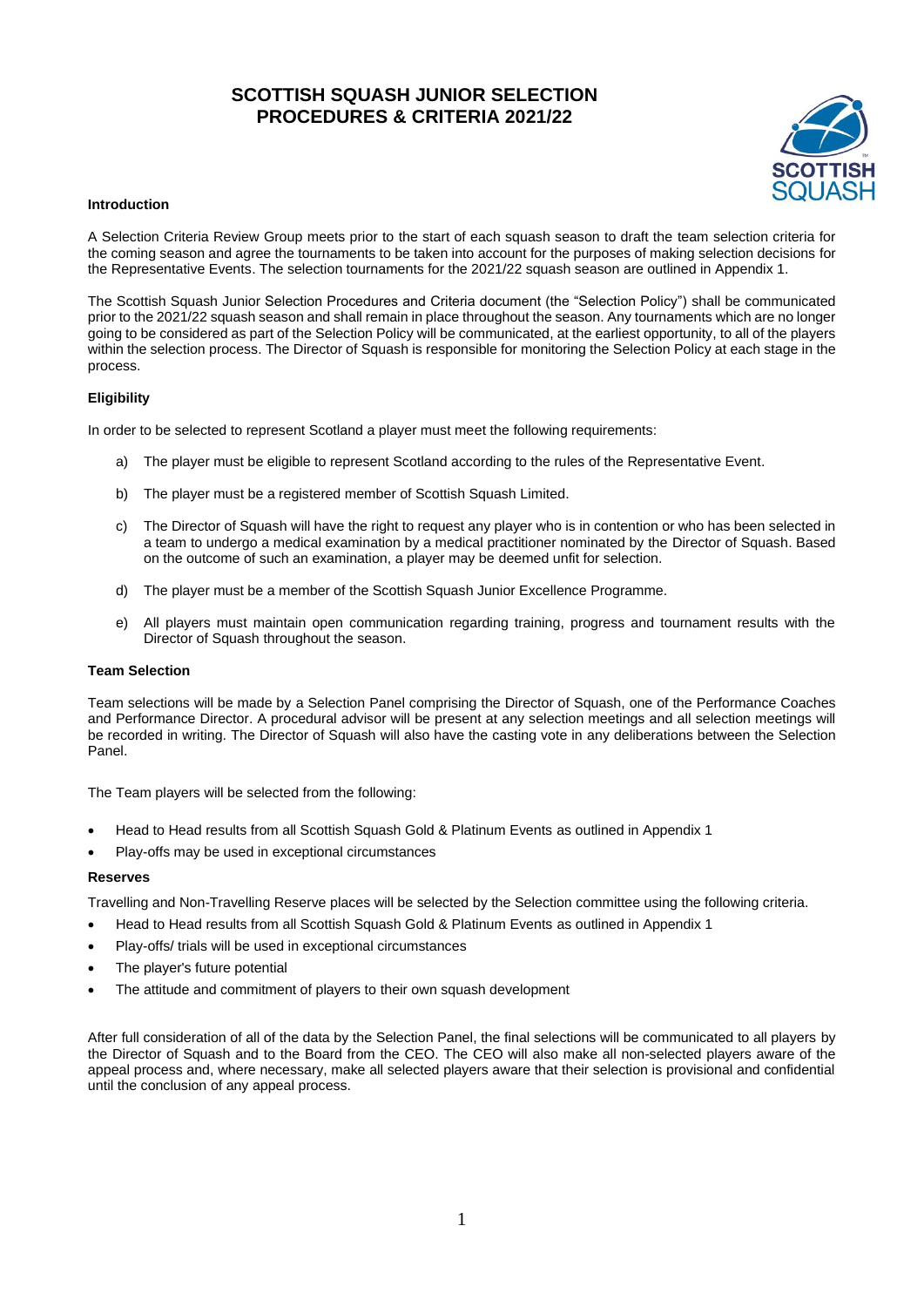## **Appeals**

The decision of the Selection Panel may be appealed on the following grounds:

- 1. The selection policy was not properly followed and/or implemented;
- 2. The selection policy has been misapplied, or applied without sufficient evidence;
- 3. The selection process was made in bad faith and/or with bias and/or perversely and/or otherwise been demonstrably unfair; and/or
- 4. The selection decision was one that no reasonable decision maker could have reached.

Any appeal must be made within seven days following the communication of the non-selection by the CEO. It should be made in writing, marked "Private & Confidential" to the CEO.

## **Composition of the Appeal Panel and Hearing Process**

The timeframe for the Appeal Panel hearing being held will be considered on a selection by selection basis giving sufficient time for players to put together their representations, whilst being mindful of proximity to the tournament at the subject of the appeal.

The members of any Appeal Panel will have had no involvement with the original decision and will be independent of the Selection Panel. The Appeal Panel will be made up of the following:

- The Scottish Squash Limited Board Member responsible for the Risk & Compliance Sub Committee.
- An independent panel member from another sport.
- A second independent panel member from another sport.

The composition of the Appeal Panel will be considered prior to selections being communicated to ensure no unnecessary delays. If the player can demonstrate that the composition of the Appeal Panel is clearly unfair and/or conflicted then Scottish Squash shall give consideration to arbitrate before an independent panel appointed by Sport Resolutions.

In the case of an appeal being upheld, the Appeal Panel will refer the matter back to the Selection Panel for review, along with their reasons for requiring a review.